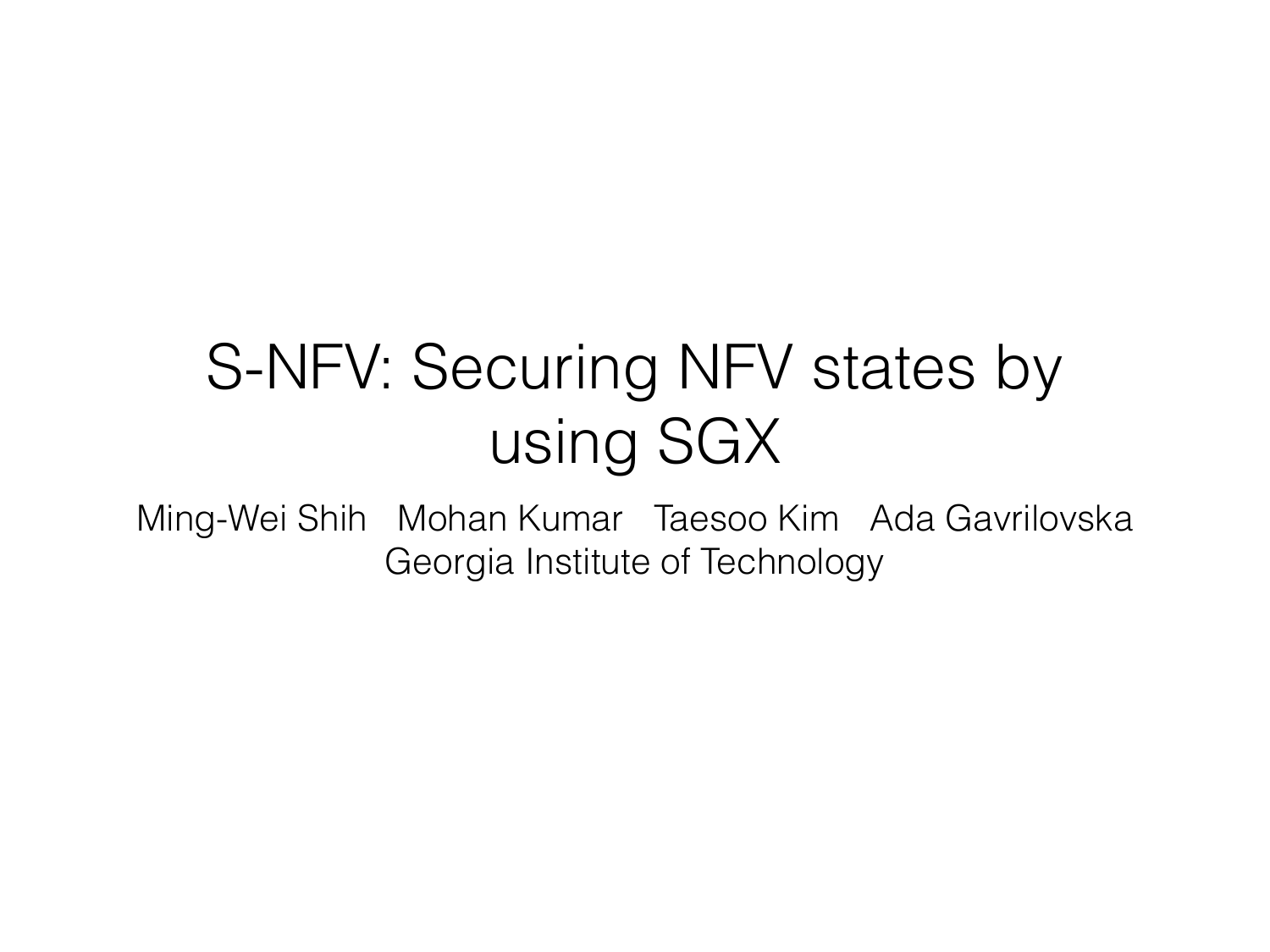### Network Function Virtualization (NFV)

### Virtualized Network Functions (VNFs)



#### NFV Infrastructure

Georgia **Institute for Information<br>Security & Privacy** Tech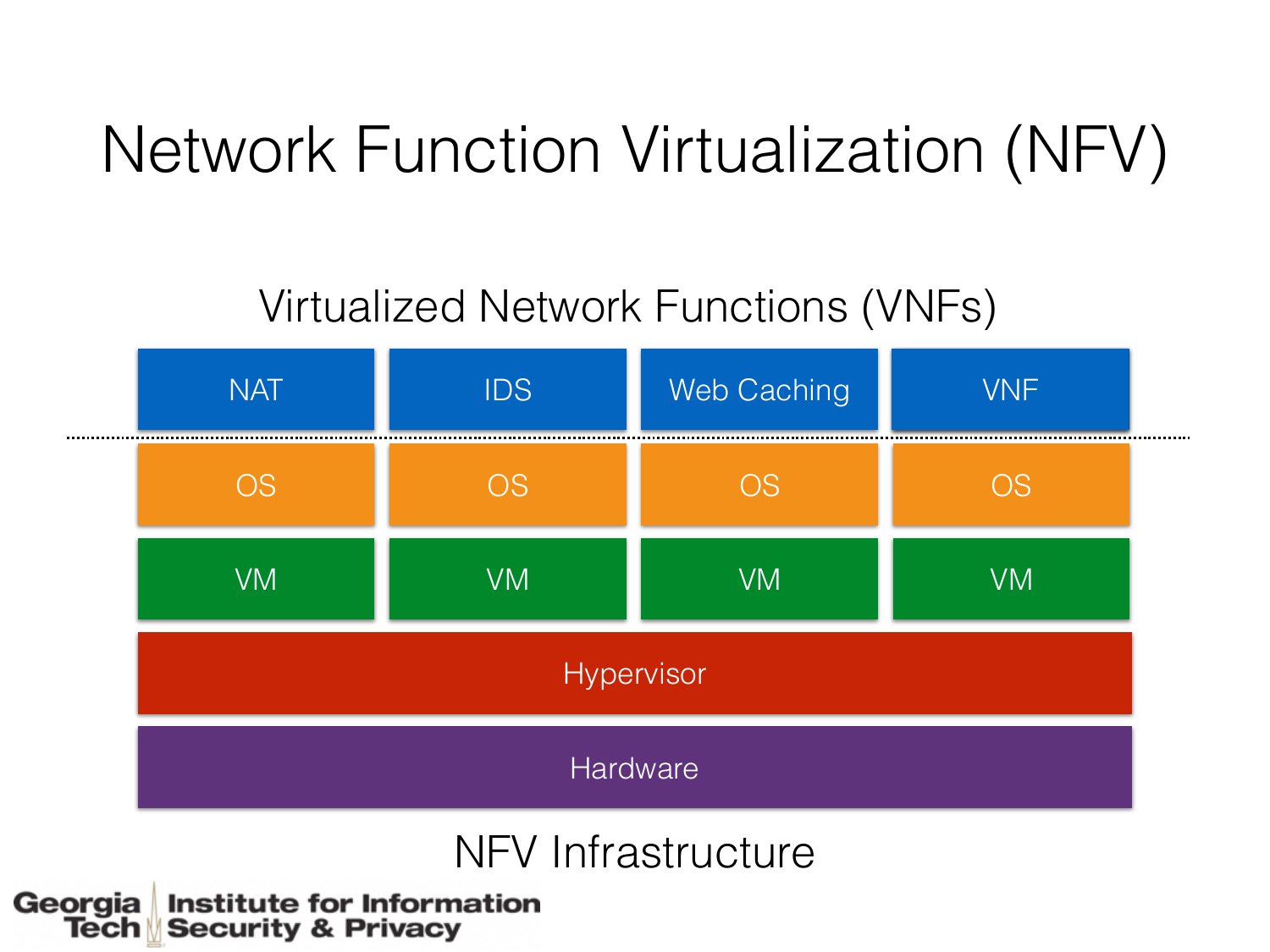### Stateful network functions

#### Virtualized Network Functions (VNFs)



#### NFV Infrastructure

Georgia **Institute for Information Security & Privacy** Tech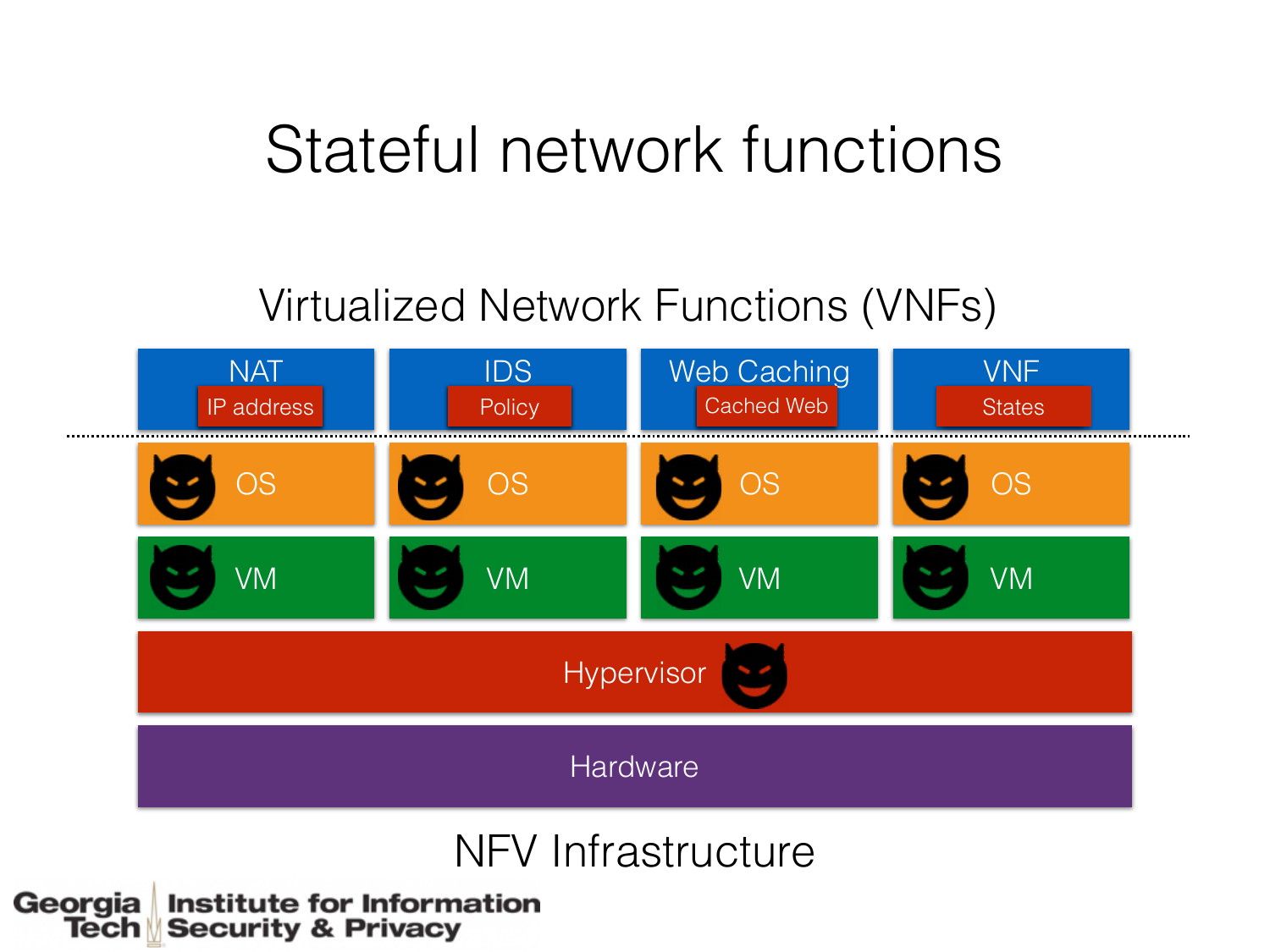

World Class Standards

"Introspection Risk for NFV Hypervisor introspection, including administrative and process introspection, presents a risk to *confidentiality*, *integrity*, and *availability* of the NFV. Introspection can enable the ability to **view**, **inject**, and/or **modify operational state** information associate with NFV…" — ETSI GS NFV-SEC 003

Institute for Information Georgia **Security & Privacy** lech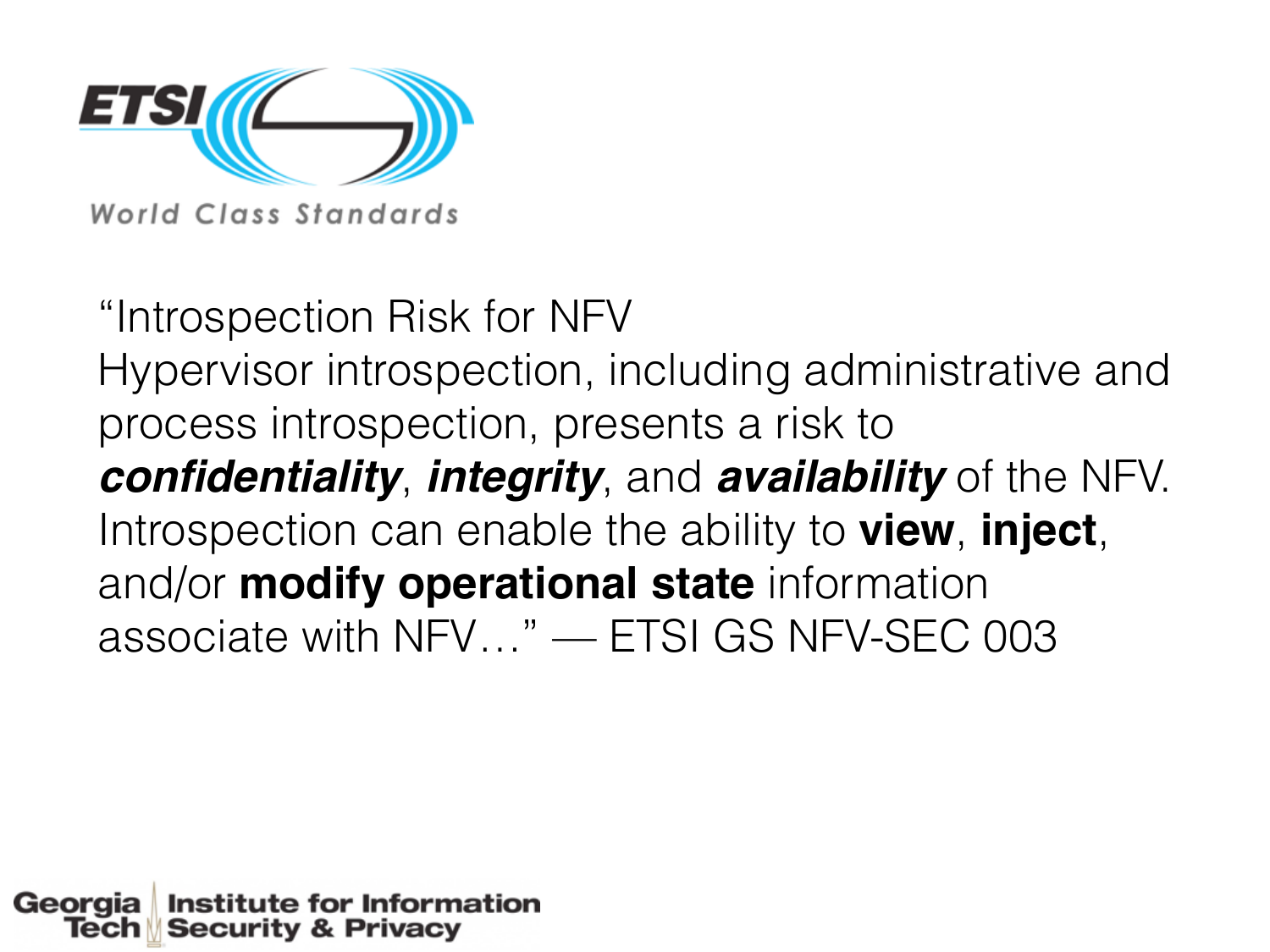# S-NFV: Design Goal

- Threat Model
	- Underlying software is untrusted
- How can remote parties gain trust on VNFs?
- How to ensure the security of NFV stats?

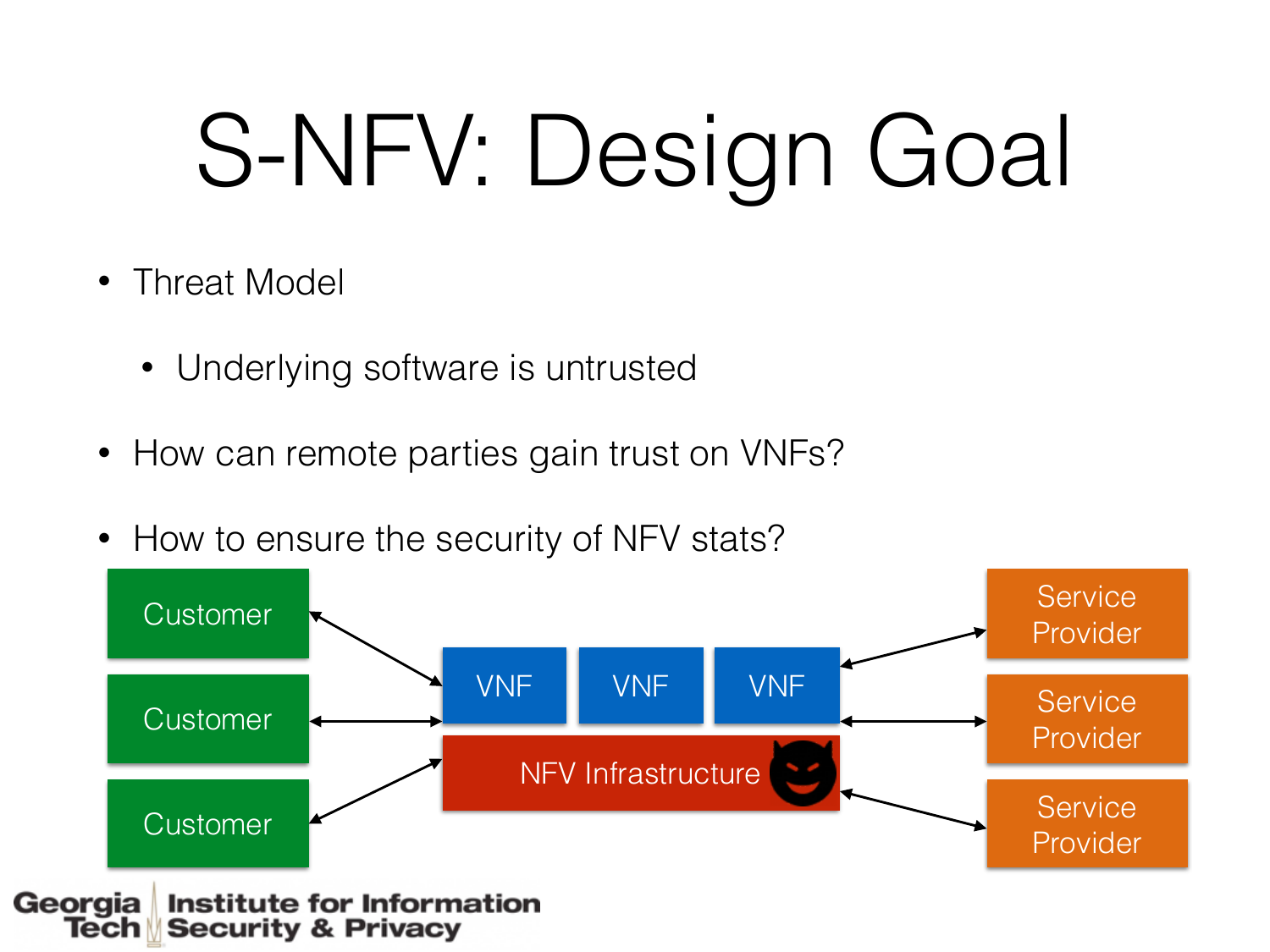# S-NFV: Design Goal

- New NFV framework
	- Integrate with Intel SGX
		- Ensure the security of NFV applications' states
		- Allow remote party to verify
	- Requires only application-level changes

**Institute for Information** Georgia **Security & Privacy**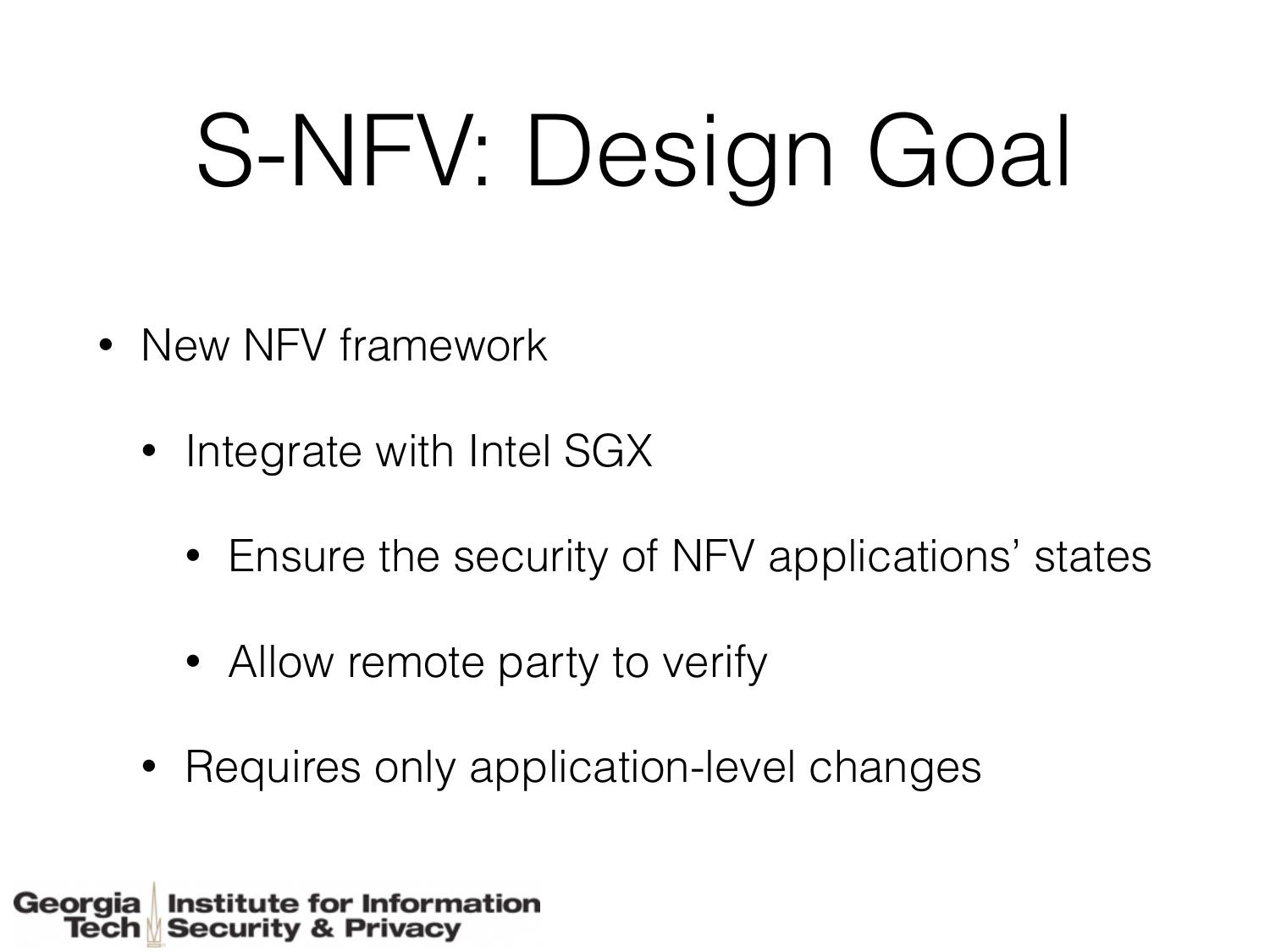### Intel Software Guard Extensions (Intel SGX)

- Intel CPU extensions
	- Code/Data can be kept in a secure container (*enclave*)
		- Dedicated physical memory (Enclave Page Cache, EPC)
		- Different memory access semantics are enforced
	- Support remote attestation over enclave
- Supported by Intel Skylake CPUs
	- SGX-enabled version is released on October 2015

Institute for Information **Security & Privacy** 



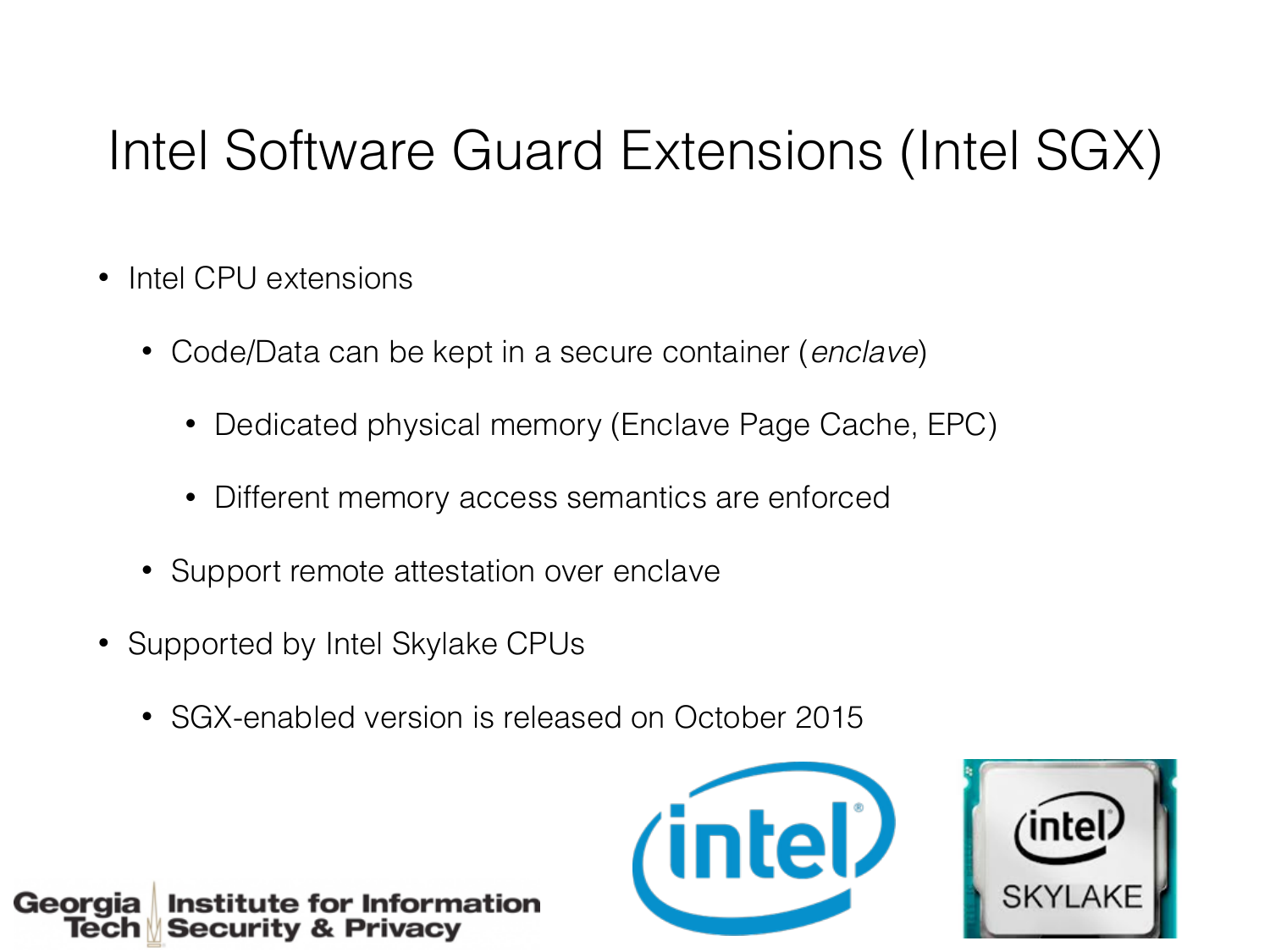## S-NFV Overview

### Virtualized Network Functions (VNFs)



#### S-NFV Framework

Georgia **Institute for Information<br>Security & Privacy**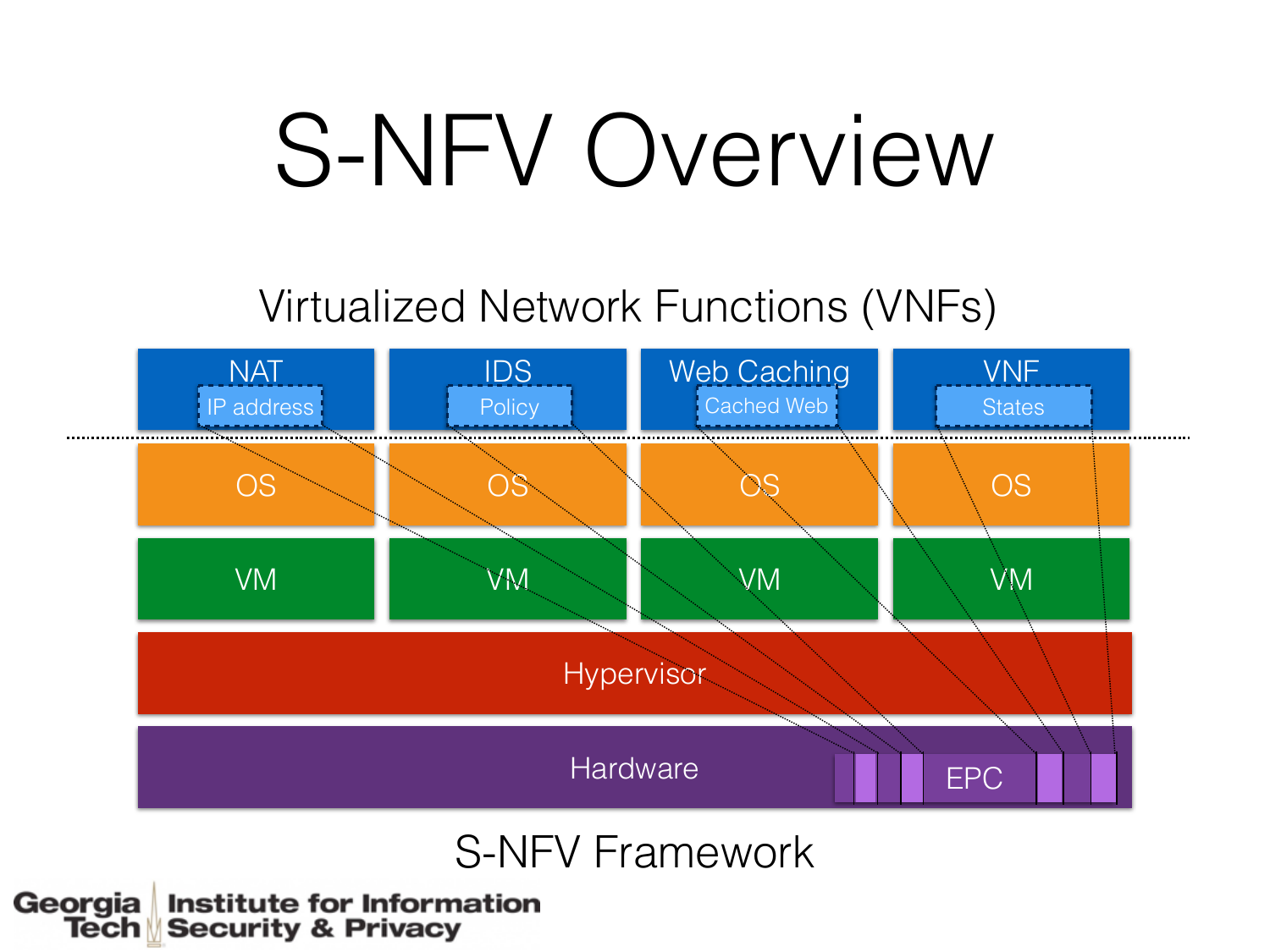## S-NFV Overview

- Decouple original VNF
	- S-NFV Enclave: contains states and related logics
	- S-NFV Host: the rest code of VNF

Host process



Georgia **Institute for Information Security & Privacy** Tech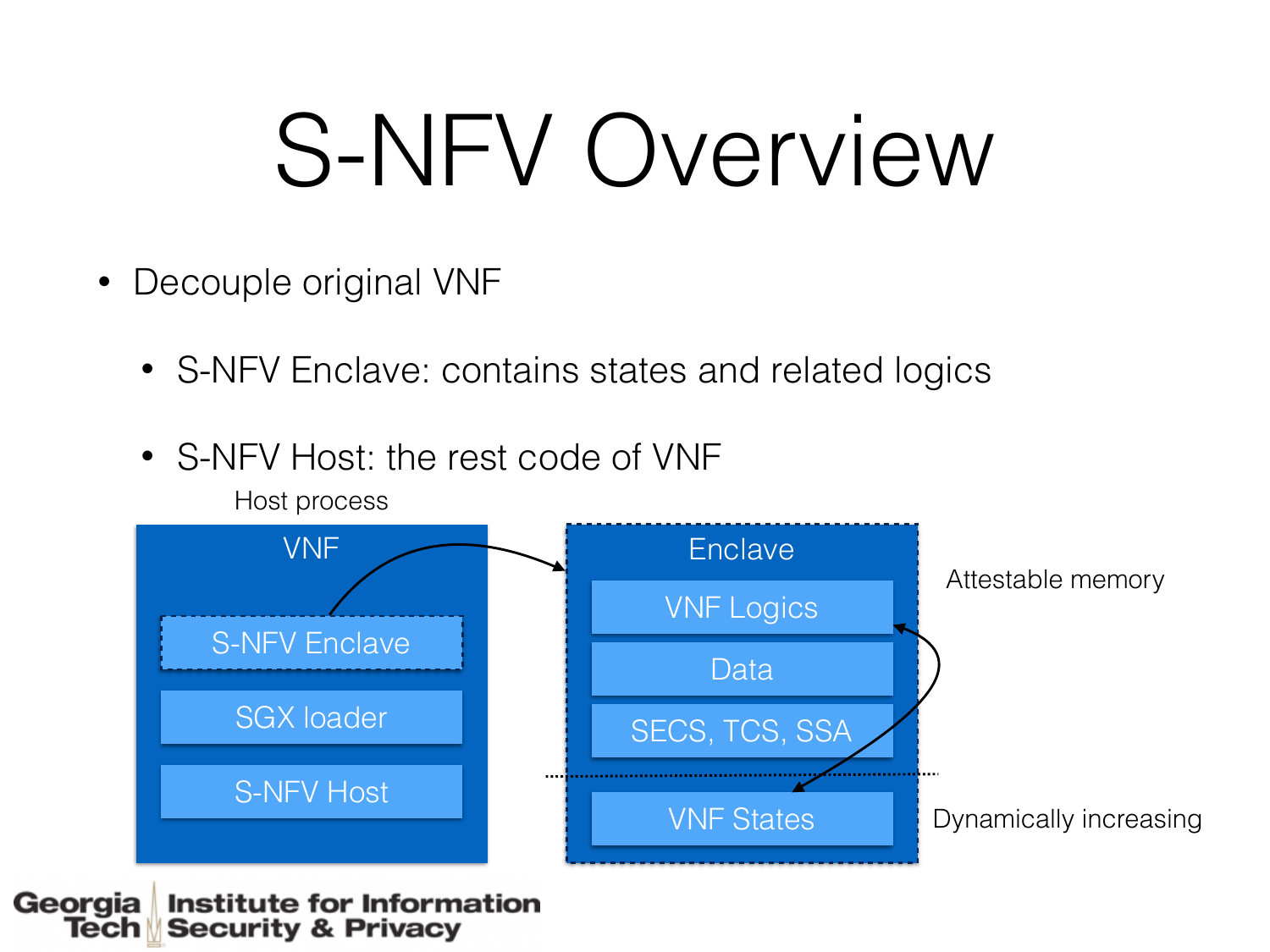## S-NFV Overview

- S-NFV Enclave Design
	- Clear Isolation
		- Separating out states and related operations from original VNF
	- Safe APIs
		- Provide interfaces to support host and enclave interactions without revealing states

**Institute for Information** Georgia **Security & Privacy** lech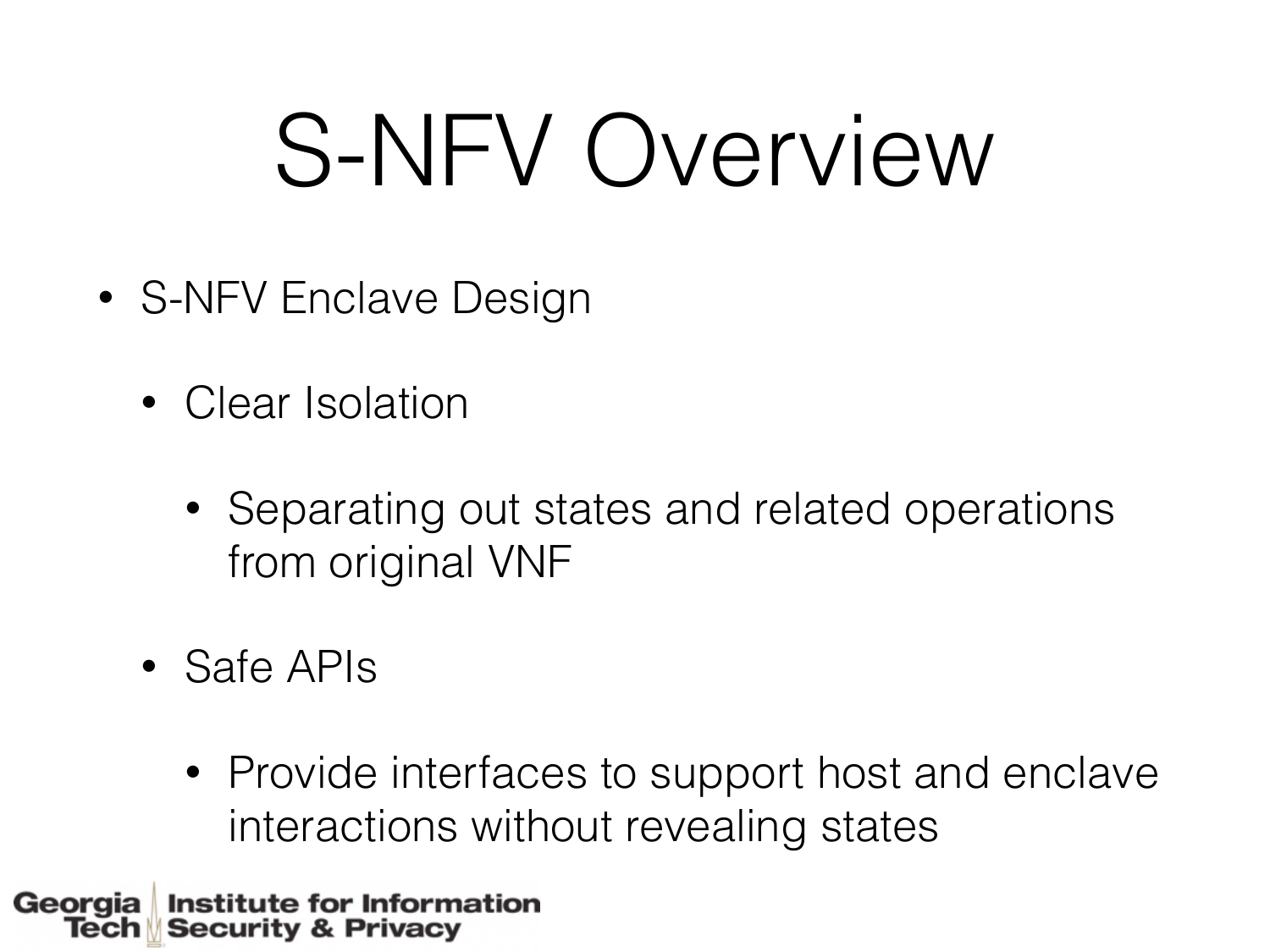### Remote Attestation

- Leverage SGX's remote attestation feature to attest S-NFV enclave
	- Secure bootstrap
- Establish secure channel S-NFV Framework



#### Georgia **Institute for Information Security & Privacy** Tech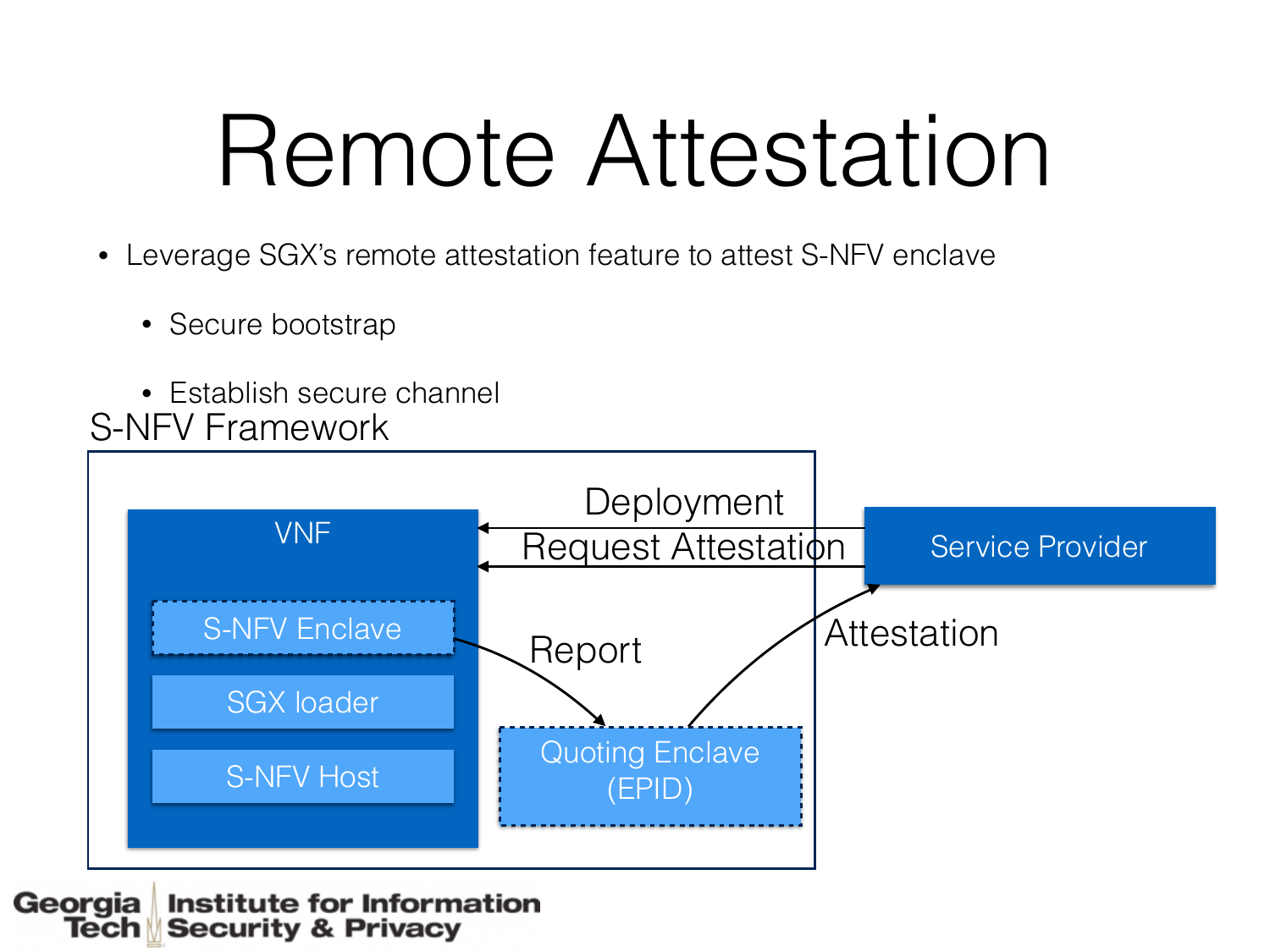# Case Study: Snort

- Snort
	- Lightweight network intrusion detection system
	- States: IDS policy (TagNode data structure)
		- Configured during the bootstrap
		- Dynamically create/update and used to check packet during the runtime

**Institute for Information** Georgia **Security & Privacy**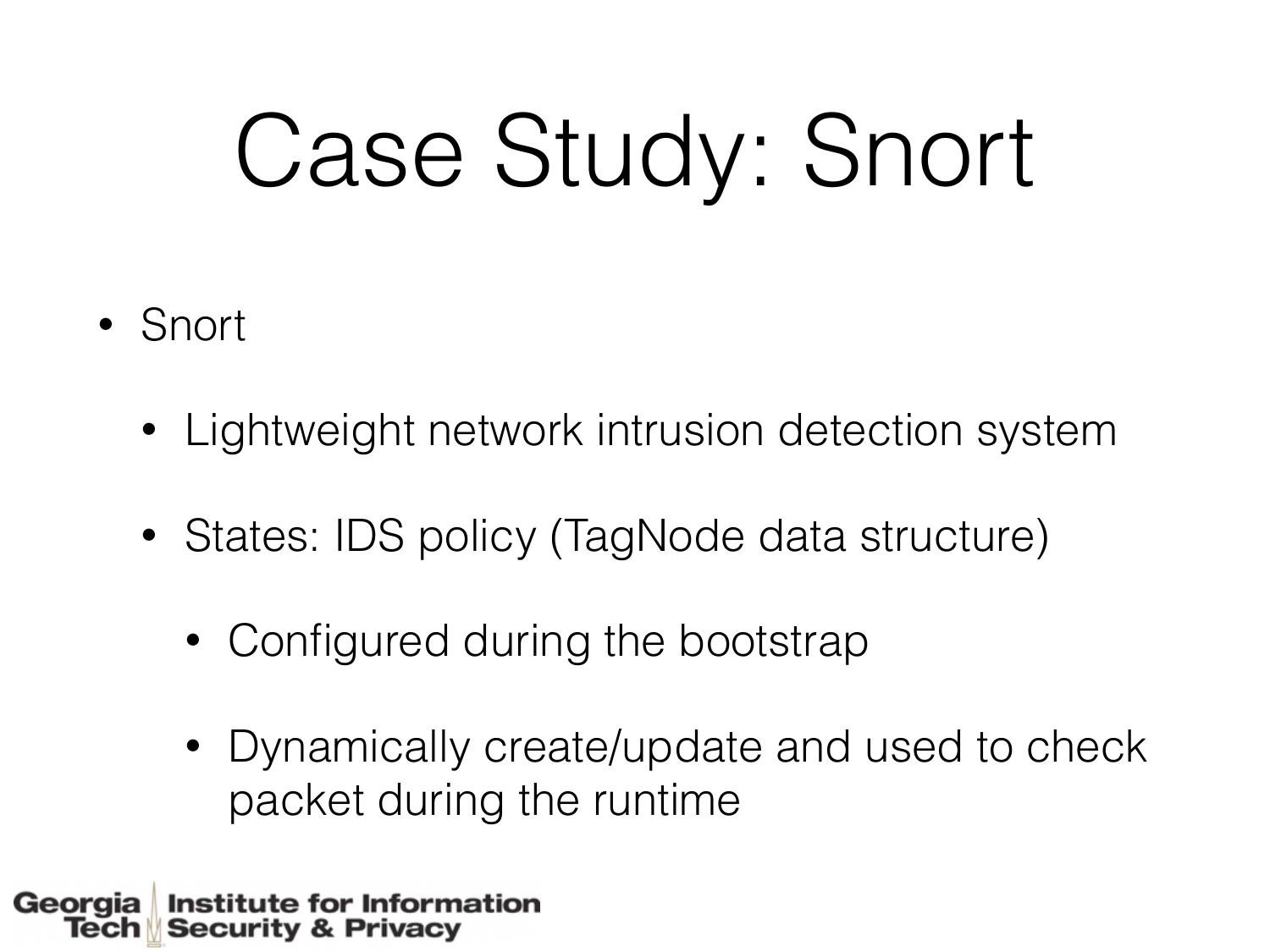## Implementation

- Implement prototype on OpenSGX
	- Extract TagNode and Tag Operations from Snort
- Port on SGX-supported machine (no available SDK as the time of submission)

Host process

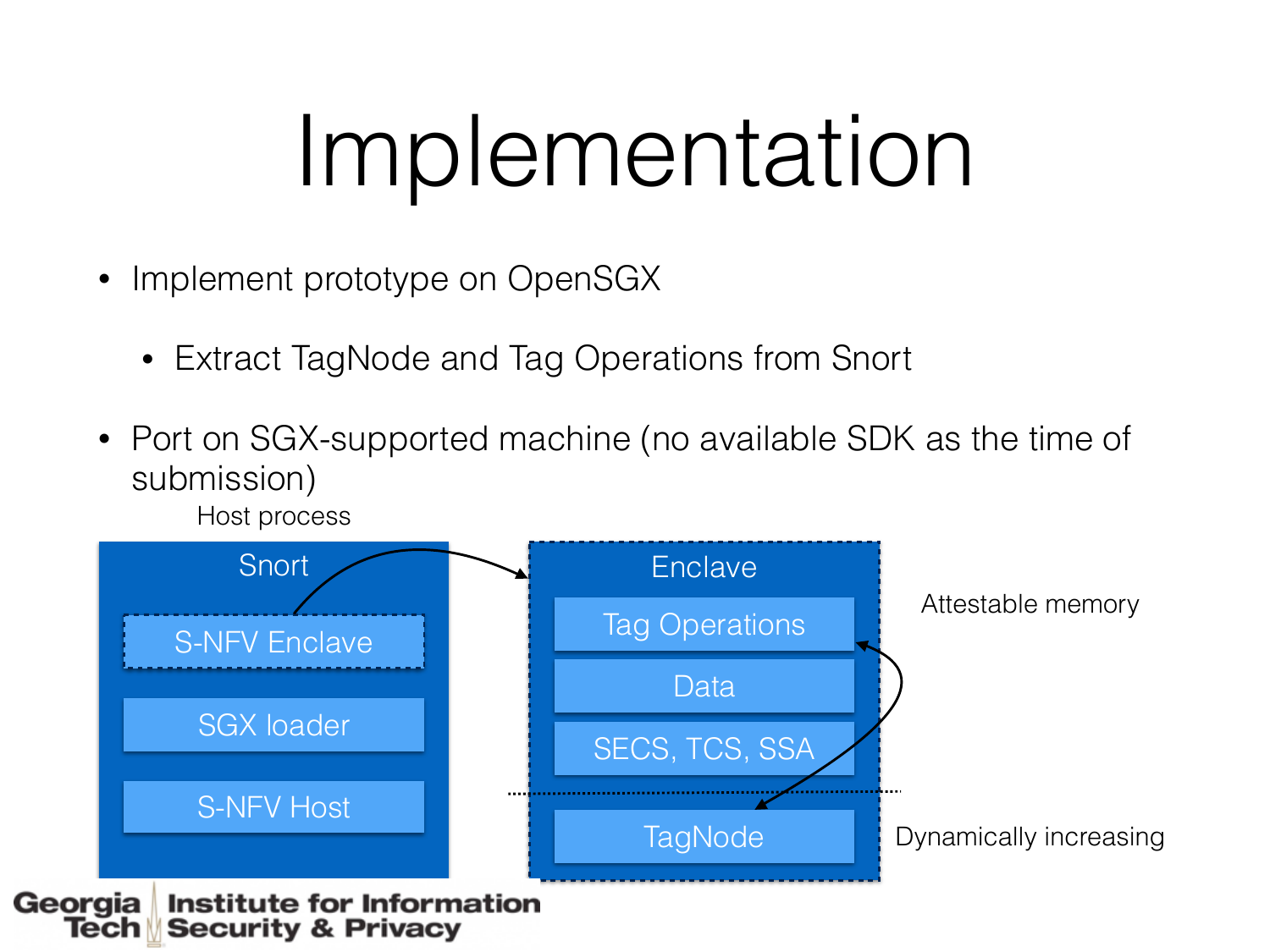# Case Study: Snort

- Result
	- Modify 5 Tag operation APIs
	- 489 LoC changes to orignal Snort

| API                                                 | <b>Modification</b>                                                                                 |
|-----------------------------------------------------|-----------------------------------------------------------------------------------------------------|
| void InitTag(void)                                  |                                                                                                     |
| void CleanupTag(void)                               |                                                                                                     |
| int CheckTagList(<br>char*,<br>Event*,              | Packet* $\rightarrow$ char*                                                                         |
| $void*)$                                            | void** $\rightarrow$ void*                                                                          |
| void SetTags(<br>char*,<br>TagData*,<br>$uint16_t)$ | Packet* $\rightarrow$ char*<br>OptTreeNode* $\rightarrow$ TagData*<br>RuleTreeNode* $\rightarrow$ - |
| void TagCacheReset(void)                            |                                                                                                     |

#### **Institute for Information** Georgia **Security & Privacy** Tech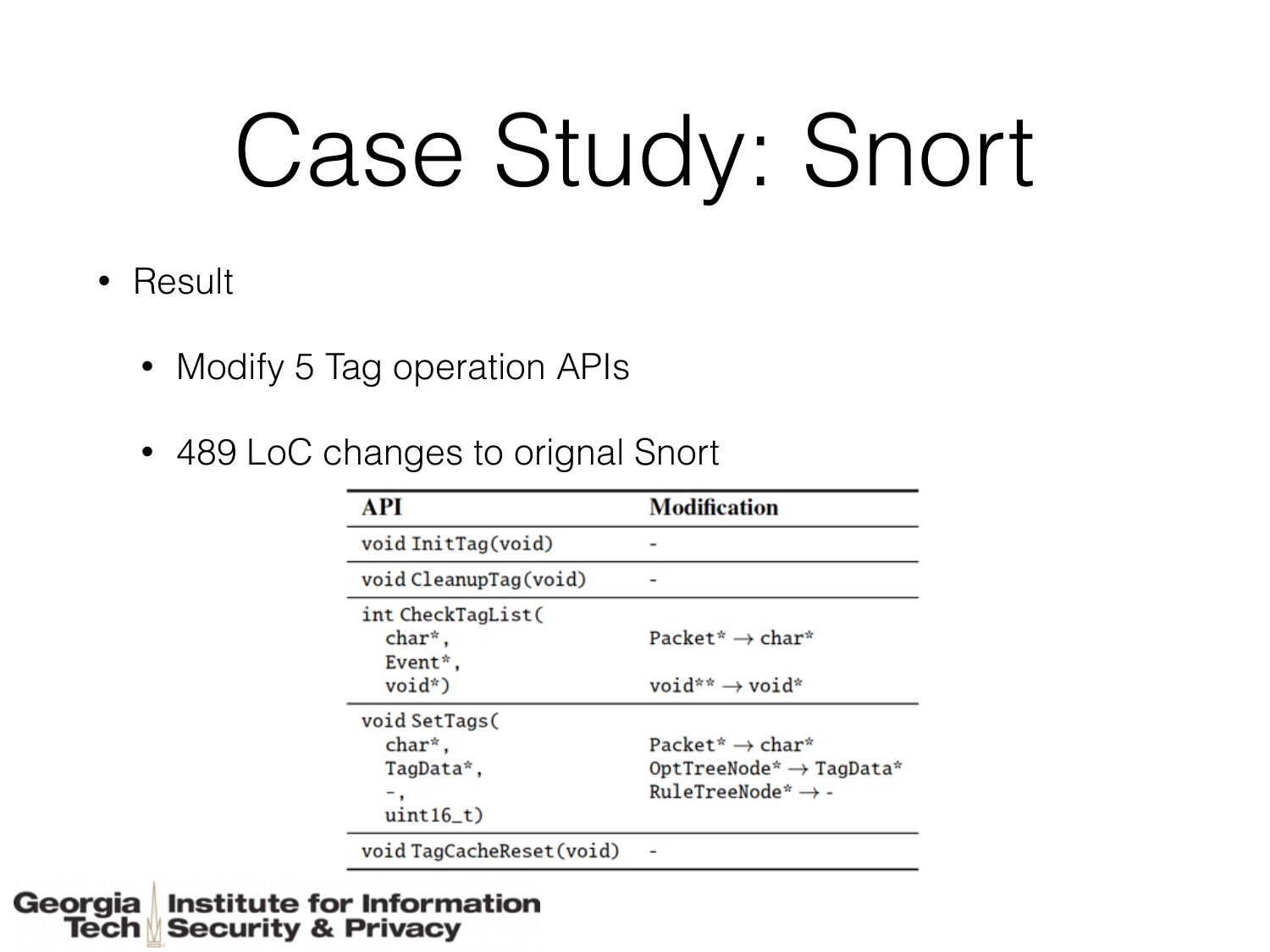### Evaluation

- Based on Packet Performance Monitor plugin in Snort
	- ~20% overhead on packet processing
	- $\bullet$  ~10% overhead on rule checking



**Institute for Information** Georgia **Security & Privacy** Tech